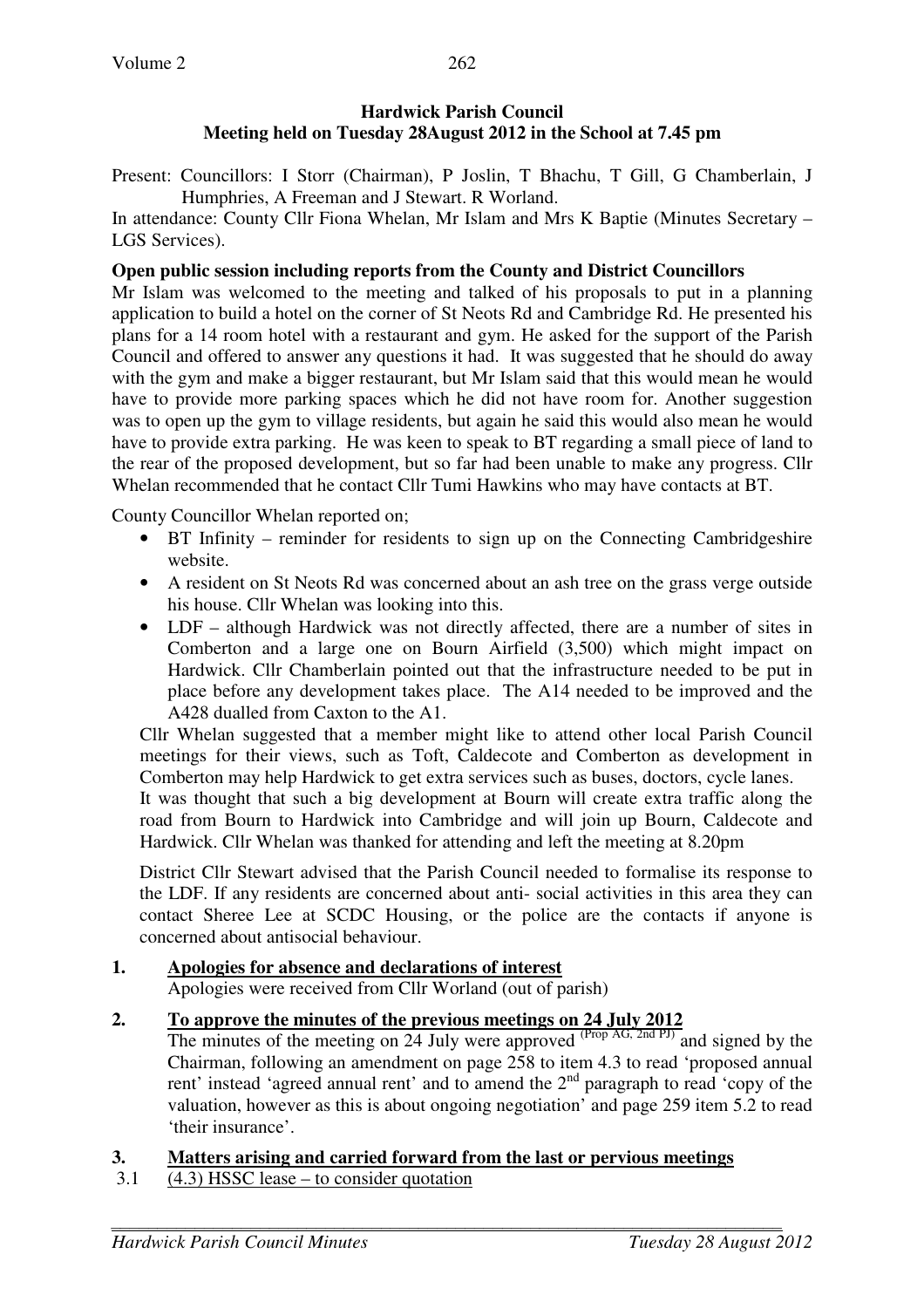The Chairman read out a letter from Savilles who were acting as agents for the Hardwick Sports and Social Club, who had raised a number of questions as to how the proposed increase in rent has been calculated and on what size floor area. The Parish Council will obtain these details from the District Valuer and forward to Savills. It would also respond that it was in discussions with its solicitor with regard to the new lease and advise that the Parish Council was proposing small increments over 5 yrs to take the rent to an appropriate level. The Parish Council had a duty to the residents of Hardwick to ask the HSSC to pay a proper rent, bearing in mind that it has only paid £10 over the last 10 yrs. It would also be seeking the advice of its solicitor as appropriate as this was seen to be acting in a responsible manner to the residents of the village.

 It was agreed to accept the quotation of £500 from Irena Spence and to seek her advice as to whether the Parish Council are acting in a responsible manner by increasing the rent in stages over a five year period, within the quote.  $(\text{Prop }GC, \text{2nd }JS)$ 

- 3.2 (4.4 Recreation ground drains to consider quotes It was noted that several companies had been asked to quote but so far only one quote was available. John Pearce of Cambridge Land Drainage is to be invited to quote.
- 3.3 Pavilion Guttering

 It was noted that item 3.4 of the lease states that guttering is the responsibility of the Hardwick Sports and Social Club and it was agreed that the quotes should be forwarded to them with a letter explaining this.

- 3.4 (4.7) Tennis courts staining to consider quotes if received It was agreed to accept Ian Lawson's quote of £450. <sup>(Prop CG, 2nd JH)</sup>
- 3.5 (4.8) Tennis courts electrical work to consider report Ian Hildrew's email was considered. He has yet to carry out the inspection but asked whether the Parish Council will be charging for use of the courts and if so whether a token timer would be required. It was agreed that this wouldn't be necessary at the present time.
- 3.6 (4.9) Quality Council status It was agreed to proceed with this. (Prop JS, 2nd JH)
- 3.7 (5.4) SCDC Code of Conduct to consider the Parish Council's policy, consider complaints procedure and dispensation procedure It was agreed to adopt the model Code of Conduct. (Prop AG, 2nd GC)

It was also agreed to adopt the model Complaints Procedure amending the word Chair to Chairman in the document. <sup>(Prop JS, 2nd PJ)</sup>

The Dispensation procedure was considered and adopted. The Clerk was delegated to administer this.

- 3.8 (5.7) SCDC LDF Issues and Options consultation This was discussed earlier.
- 3.9 (7.1) Millennium footpath to consider quotation if received It was noted that the recent clearance of the path had been an additional one for the Jubilee Walk, and that the Council already had a contract with CGM to cut the full length of the path in September.
- 3.10 Email from resident about hedges and trees near skatepark Cllr Gill will take a closer look at this when the skatepark is not in use. The parish Council will respond to the resident that its tree warden is looking into the matter.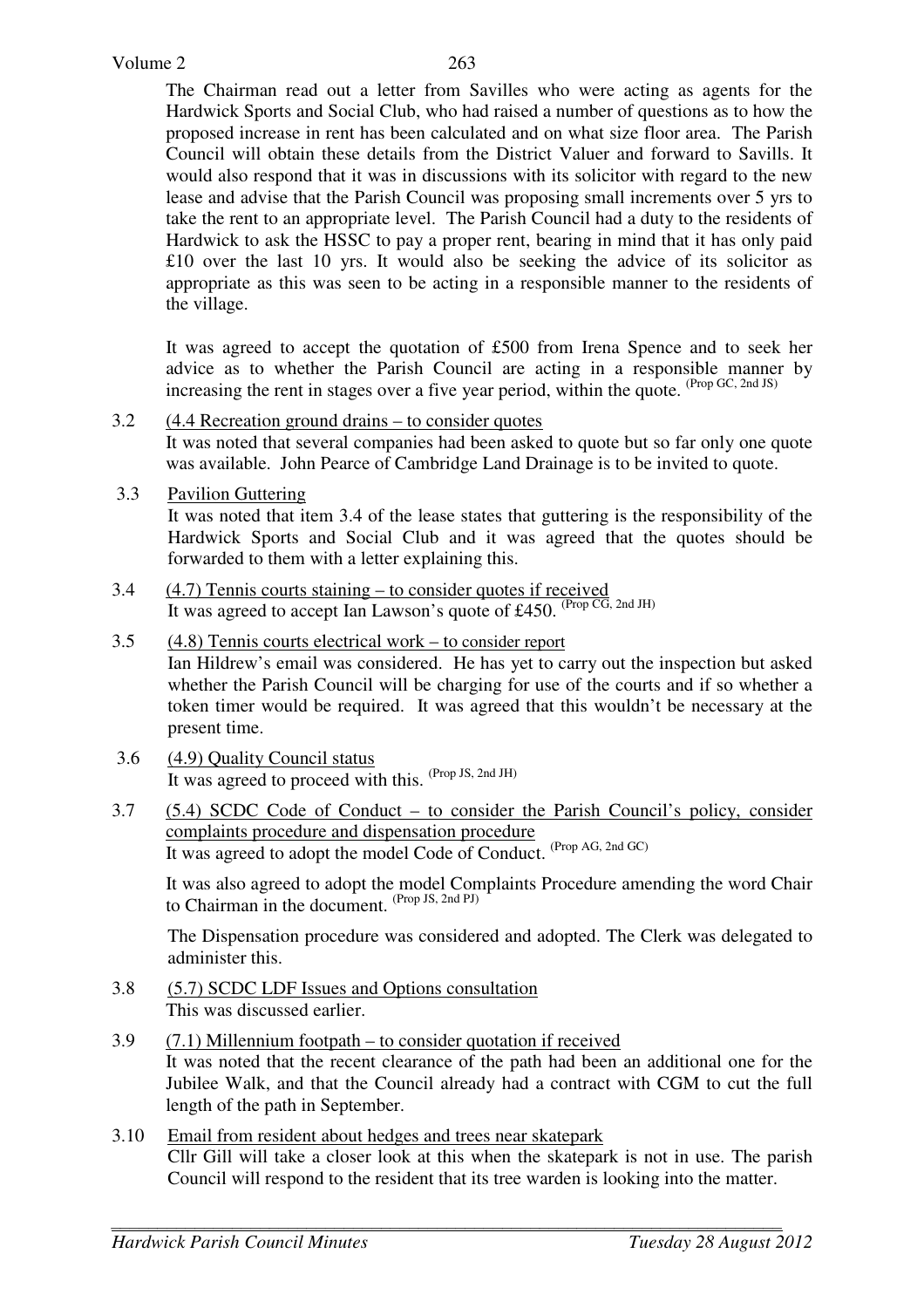#### Volume 2

3.11 Dog Bin reply from SCDC

It was noted that SCDC had agreed to install the additional dog bin on St Neots Rd, near Meridian Close on the opposite side to the properties.

# 3.12 RPM's quote for play areas

It was agreed to accept RPM's quote and ask them to carry out the repairs as soon as possible as the work had been identified as a result of the RoSPA report.

3.13 The response from County Council regarding the speed limit signs was noted.

# **4 Correspondence/communications received**

4.1 Resident – soundproof fencing on St Neots Rd and Highways Agency reply The response from the Highways Agency was considered as were the views of the resident on the Highways Agency's response. It was agreed to respond that the Parish Council sympathise with the resident but that it has done as much as it can and recommend that she contact Andrew Lansley directly.

# 4.2 Community Access Point (CAP) co-ordinator resignation

 Ela's Parmar resignation was noted. It was agreed to write to Mr Rasen asking if he would like to be the co-ordinator. His request for reimbursement of out of pocket expenses purchasing equipment for the CAP was also considered and he is to be asked to submit a receipt for his expenses. For the protection of young people using the computers, it was suggested that K9 Web Protection is a free internet filter recommended for schools and parents.

# **5. Planning applications and decision notices**

- 5.1 Planning applications received since the last meeting
- 5.1.1 S/1101/12/FL Land off Lark Rise (amended) to note response made between meetings

It was noted that the Parish Council made no recommendation on the original application and these minor amendments did not affect the Parish Council's original recommendation.

- 5.2 SCDC Decision Notices
- 5.2.1 S/1101/12/FL Land of Lark Rise Proposed single dwelling and garage Permission granted.
- 5.2.2 S/1158/12/FL 39 St Neots Road Detached single garage Permission granted.
- 5.2.3 S/1229/12/DC 41 Hall Drive Front, side and rear roof extension Permission granted.
- 5.3 Tree works applications None other than that mentioned in Cllr Whelan's report.

# **6 Members reports and items**

6.1 Hardwick Pond, Main Street and to note emergency action taken between meetings The report from JJ Consultants was noted and it was agreed to write to the Highways Department in the first instance to clarify whether this was their responsibility.

# **7. Finance, procedure and risk assessment**

7.1 To receive the financial report and approve the payment of bills

The financial report was received and considered and invoices and bank statements were checked before the cheques were signed at the end of the meeting. The payments as listed in the finance report were unanimously approved for payment  $(\text{Prop PJ}, \text{2nd AF})$ including Ian Lawson (removal of tree at 13 Sudeley Grove) £640, Broker Network (Insurance renewal) £2,774.31, Algar Signcraft (no ball games sign) £105.60, RPM (play equipment painting) £384.00, and LGS Services (Admin Support) £1331.62. Hardwick Football Club (reimburse weed treatment £234.00